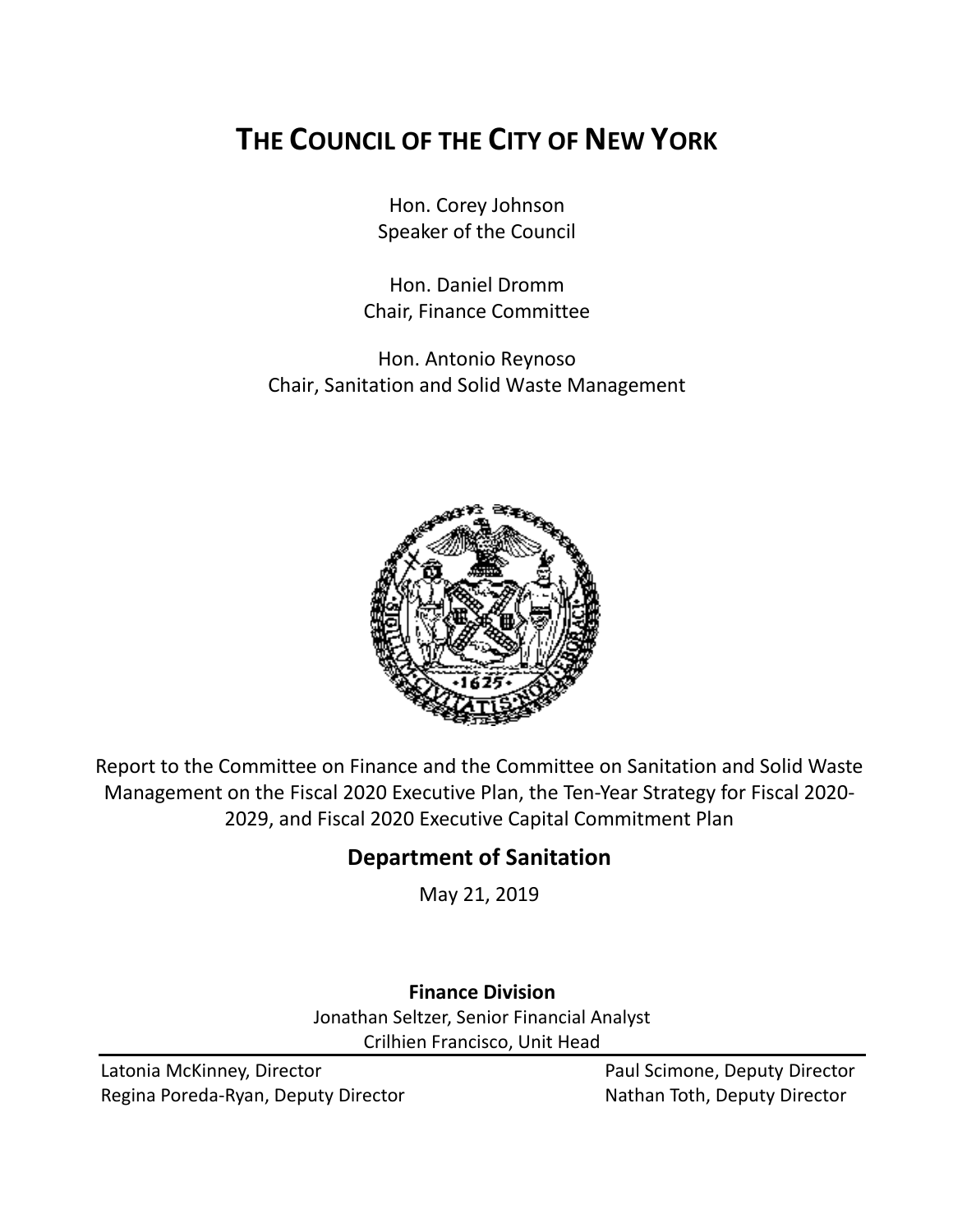## Department of Sanitation Overview

This report presents a review of the Department of Sanitation's (DSNY or the Department) Fiscal 2020 Executive Budget. The section below presents an overview of the Department's budget and how it has changed during the course of Fiscal 2019, followed by a review of the significant budget actions introduced in the Fiscal 2020 Executive Budget. Major issues related to the Department's budget are then discussed.

Analysis and highlights of DSNY's Ten-Year Capital Strategy, Fiscal 2020 Executive Capital Budget, and Fiscal 2019–2023 Executive Capital Commitment Plan follows the discussion of the expense budget. Appendix 1 reports the changes made to the Fiscal 2019 and Fiscal 2020 Budgets since Adoption of the Fiscal 2019 Budget. For additional information on the Department's budget and its various programs, please refer to the Fiscal 2020 Preliminary Budget Report for DSNY at: https://council.nyc.gov/budget/wp-content/uploads/sites/54/2019/03/827-DSNY1.pdf

### **Fiscal 2020 Preliminary Budget Response**

The Council's response to the Mayor's Fiscal 2020 Preliminary Budget included seven recommendations for the Department. The recommendations called for (1) increasing outreach and education regarding the City's Zero Waste initiative; (2) moving sanitation collection trucks off of residential streets into garages; (3) baselining funding for additional litter basket service citywide; (4) identifying a new site to build the Manhattan 6 Garage; (5) expediting construction of the Staten Island 1 and 3 garage; (6) baselining 115 sanitation workers in the organics collection program; and (7) reducing civilian headcount vacancies by 32 positions to achieve savings. Of the seven recommendations, the Administration included three in the Fiscal 2020 Executive Plan: DSNY baselined 115 sanitation workers for the organics collection program, expedited construction of the Staten Island 1 and 3 garage, and included a reduction of 61 vacant civilian positions to achieve savings (more than the requested vacancy reduction).

|                                         | 2017        | 2018        | 2019        | <b>Executive Plan</b> |             | *Difference  |
|-----------------------------------------|-------------|-------------|-------------|-----------------------|-------------|--------------|
| <b>Dollars in Thousands</b>             | Actual      | Actual      | Adopted     | <b>FY19</b>           | <b>FY20</b> | 2019-2020    |
| Spending                                |             |             |             |                       |             |              |
| <b>Personal Services</b>                | \$956,238   | \$1,016,438 | \$1,014,498 | \$1,038,643           | \$1,028,984 | \$14,486     |
| <b>Other Than Personal Services</b>     | 645,079     | 702,525     | 728,601     | 732,585               | 730,714     | 2,112        |
| <b>TOTAL</b>                            | \$1,601,317 | \$1,718,963 | \$1,743,099 | \$1,771,228           | \$1,759,696 | \$16,597     |
| <b>Budget by Program Area</b>           |             |             |             |                       |             |              |
| Civilian Enforcement                    | \$5,423     | \$5,679     | \$4,344     | \$5,746               | \$5,746     | \$1,402      |
| <b>Collection &amp; Street Cleaning</b> | 721,327     | 770,627     | 761,641     | 799,898               | 771,207     | 9,565        |
| Enforcement - General                   | 14,754      | 15,356      | 18,210      | 16,853                | 16,885      | (1, 326)     |
| Engineering                             | 7,440       | 7,480       | 7,116       | 10,075                | 8,357       | 1,240        |
| <b>General Administration</b>           | 129,069     | 143,390     | 132,687     | 137,080               | 131,867     | (820)        |
| Legal Services                          | 3,670       | 3,821       | 3,935       | 3,968                 | 3,990       | 55           |
| Long Term Export                        | 3,987       | 3,801       | 1,950       | 2,137                 | 1,994       | 44           |
| <b>Public Information</b>               | 2,317       | 2,470       | 2,317       | 2,413                 | 2,437       | 120          |
| Snow Removal                            | 97,847      | 105,818     | 97,767      | 83,887                | 111,068     | 13,301       |
| <b>Solid Waste Transfer Stations</b>    | 10,737      | 15,418      | 25,649      | 25,697                | 25,731      | 82           |
| Support - Motor Equipment               | 99,158      | 97,440      | 93,180      | 97,838                | 93,128      | (53)         |
| Support - Building Management           | 28,707      | 29,819      | 30,718      | 32,199                | 30,644      | (75)         |
| Waste Disposal - General                | 19,033      | 14,914      | 18,764      | 16,950                | 15,680      | (3,084)      |
| Waste Disposal - Landfill Closure       | 44,044      | 71,661      | 73,130      | 67,668                | 73,130      | <sup>0</sup> |
| Waste Export                            | 355,096     | 372,958     | 411,116     | 410,885               | 412,781     | 1,665        |
| <b>Waste Prevention/Reuse/Recycling</b> | 58,710      | 58,309      | 60,574      | 57,934                | 55,052      | (5,521)      |
| <b>TOTAL</b>                            | \$1,601,317 | \$1,718,963 | \$1,743,099 | \$1,771,228           | \$1,759,696 | \$16,597     |

#### **Table 1. Department of Sanitation Financial Plan Summary**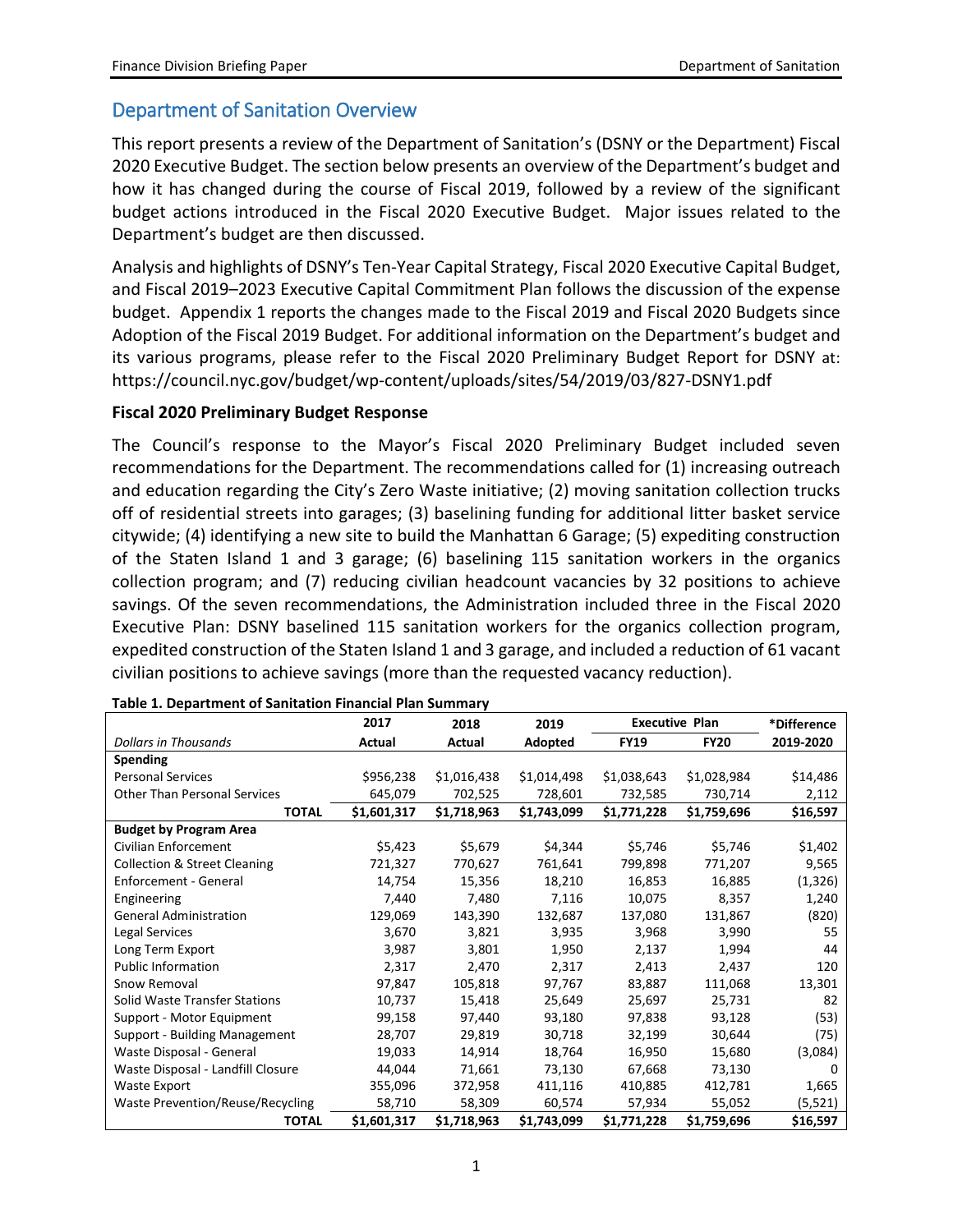|                                       | 2017        | 2018        | 2019        | <b>Executive Plan</b> |             | *Difference |
|---------------------------------------|-------------|-------------|-------------|-----------------------|-------------|-------------|
| <b>Dollars in Thousands</b>           | Actual      | Actual      | Adopted     | <b>FY19</b>           | <b>FY20</b> | 2019-2020   |
| <b>Funding</b>                        |             |             |             |                       |             |             |
| City Funds                            |             |             | \$1,724,592 | \$1,749,334           | \$1,740.182 | \$15,590    |
| <b>Other Categorical</b>              |             |             | 750         | 1,278                 | 750         | O           |
| Capital-IFA                           |             |             | 5,345       | 5,590                 | 5,651       | 306         |
| State                                 |             |             | 25          | 866                   | 0           | (25)        |
| Federal - Other                       |             |             | 0           | 483                   | 0           |             |
| Intra City                            |             |             | 12.387      | 13.677                | 13.113      | 725         |
| <b>TOTAL</b>                          | \$1,601,317 | \$1,718,963 | \$1,743,099 | \$1,771,228           | \$1,759,696 | \$16,597    |
| <b>Budgeted Headcount</b>             |             |             |             |                       |             |             |
| <b>Full-Time Positions - Civilian</b> | 2.137       | 2,120       | 2,302       | 2.270                 | 2.247       | (55)        |
| <b>Full-Time Positions - Uniform</b>  | 7,544       | 7,558       | 7,657       | 7,823                 | 7,799       | 142         |
| <b>TOTAL</b>                          | 9,681       | 9,678       | 9,959       | 10,093                | 10,046      | 87          |

*\*The difference of Fiscal 2019 Adopted Budget compared to Fiscal 2020 Executive Budget.*

Below is a summary of the major changes between the Department's Fiscal 2020 Executive Budget to its Fiscal 2019 Adopted Budget.

### **Changes by Funding Source**

- **City Funds.** City tax-levy (CTL) funding increases by \$15.6 million when compared to the Fiscal 2019 Adopted Budget. This is due to a \$13.3 million increase for Snow Removal; a \$9.6 million increase for Collection and Cleaning; and a \$1.7 million increase for Waste Export; this amount is partially offset by a \$5.5 million reduction for Waste Prevention, Reuse, and Recycling; and a \$3.1 million reduction for Waste Disposal - General.
- **Intra City.** Intra City funding increases by \$725,000 when compared to the Fiscal 2019 Adopted Budget. This is primarily due to a \$725,000 increase for costs related to the Job Training Program (JTP). Participants complete six months of comprehensive on-the-job skills training in custodial, clerical and soft skills.

### **Changes by Program Area**

- **Snow Removal.** The Fiscal 2020 Executive Budget increases by \$13.3 million in the Snow Removal program area. This increase reflects a five-year average adjustment for snow removal versus the snow fall average.
- **Collection and Cleaning.** The Fiscal 2020 Executive Budget increases by \$9.6 million in the Collection and Cleaning program area. This increase is primarily attributed to organics collection overtime; costs related to procuring brine for snow events; vehicle tolls; and wage adjustments in the JTP program.
- **Waste Export.** The Fiscal 2020 Executive Budget increases by \$1.7 million in the Waste Export program area. The increase represents the projected additional cost to export refuse under the long-term export contracts. Funding supports contracts with private vendors to dispose of all Department-collected refuse.
- **Waste Prevention, Reuse, and Recycling.** The Fiscal 2020 Executive Budget decreases by \$5.5 million in the Waste Prevention, Reuse, and Recycling program area. The decrease is primarily attributed to a reduction in funding for the organics program bin procurement. Funding was utilized to disperse bins to residents in the prior fiscal year.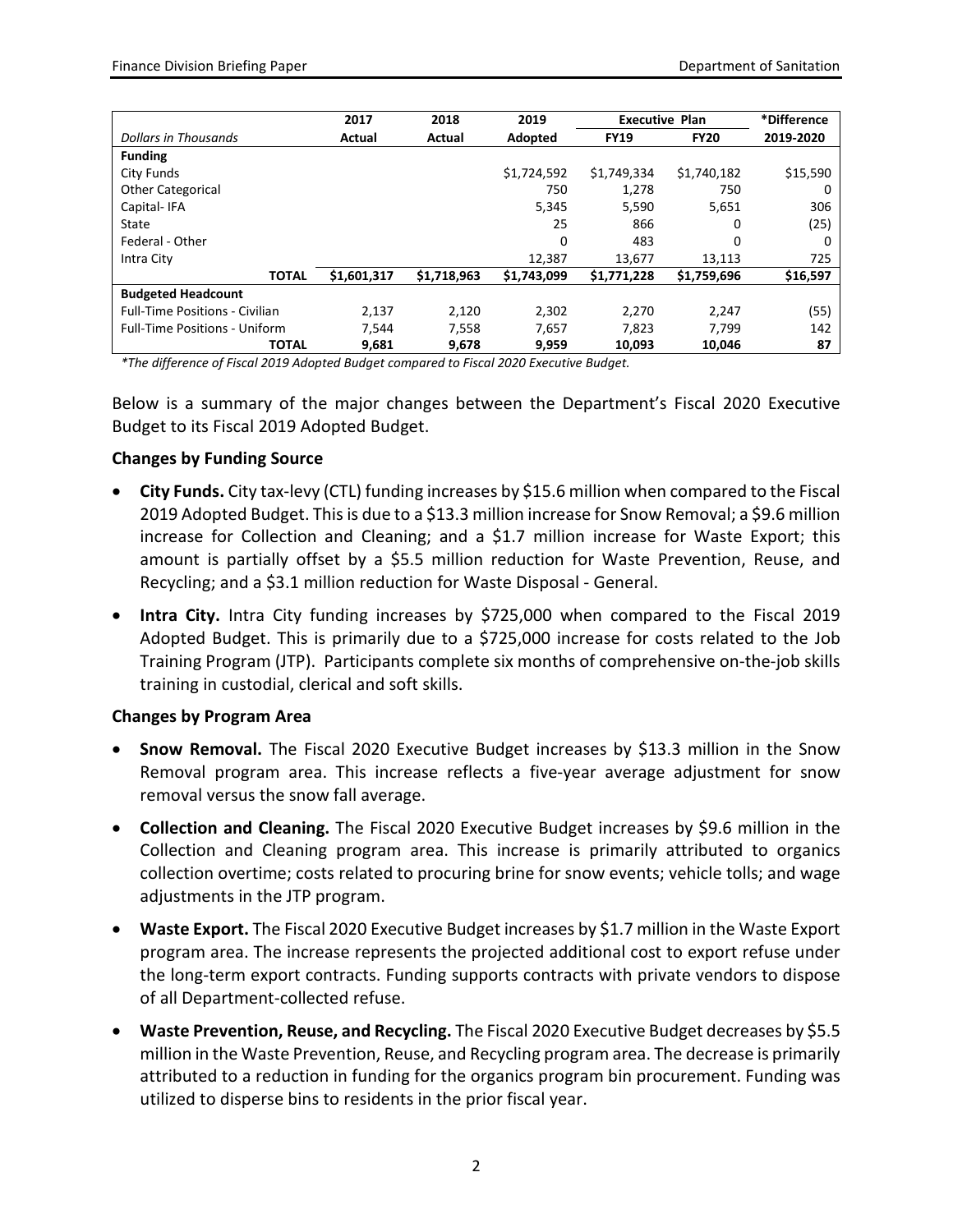#### **Headcount**

The Department's Fiscal 2020 Executive Budget provides for a total of 10,046 positions, of which 7,799 are uniform and 2,247 are civilian. The net increase of 87 positions is primarily attributed to an increase of 142 positions for various uniform functions, including refuse, recycling, and Ewaste collection, as well as brine application during snow events; this is partially offset by a reduction of 55 civilian positions as a result of the partial hiring freeze. Budgeted headcount is impacted by multiple financial plan actions, including new needs, intra-city agreements, functional transfers, and technical adjustments that eliminate vacant budgeted positions while maintaining funding levels.

## New in the Executive Budget Plan

The following are the major financial plan actions in the Fiscal 2020 Executive Plan. See Appendix 1, on page 7, for additional new needs, other adjustments, and savings.

*New Needs*

- **Organics Program.** The Fiscal 2020 Executive Plan includes a technical adjustment in Fiscal 2020, \$1.1 million in Fiscal 2021, \$2.6 million in Fiscal 2022 and \$3.9 million in Fiscal 2023 to baseline 115 uniform sanitation personnel for organics collection. In Fiscal 2020, DSNY will continue to serve approximately 3.5 million New Yorkers citywide with curbside and drop-off collection sites.
- **Personnel Services Adjustment.** The Fiscal 2020 Executive Plan includes \$12.3 million in Fiscal 2019 to re-align actual spending on overtime and holiday pay for uniform and civilian staff.
- **Recycling Processing.** The Fiscal 2020 Executive Plan includes \$1.6 million in Fiscal 2020 and in the outyears to re-align costs on the disposal of metal, glass and plastic recycling due to increased tonnage fees.
- **Single Stream Study.** The Fiscal 2020 Executive Plan includes \$717,367 in Fiscal 2019 for costs related to a single stream study that was completed during the current fiscal year. If implemented, New Yorkers would no longer need to separate paper, metal, glass and plastic; all recyclables would be placed in one container. Furthermore, single-stream recycling would likely increase collection productivity as the City could send one truck, as opposed to two, for residential collection.
- **Vehicle Tolls.** The Fiscal 2020 Executive Plan includes \$1.48 million in Fiscal 2020 and in the outyears for vehicle tolls. This reflects a re-estimate of toll costs based on the anticipated number of daily trips.

### *Savings*

- **Lease Re-estimate.** The Fiscal 2020 Executive Plan includes a savings of \$4.8 million in Fiscal 2019 and \$3.6 million in Fiscal 2020 due to a lease re-estimate.
- **Hiring Freeze.** The Fiscal 2020 Executive Plan includes a savings of \$3.8 million in Fiscal 2020 and \$4.6 million in the outyears as DSNY permanently eliminates 61 vacant civilian positions Department-wide.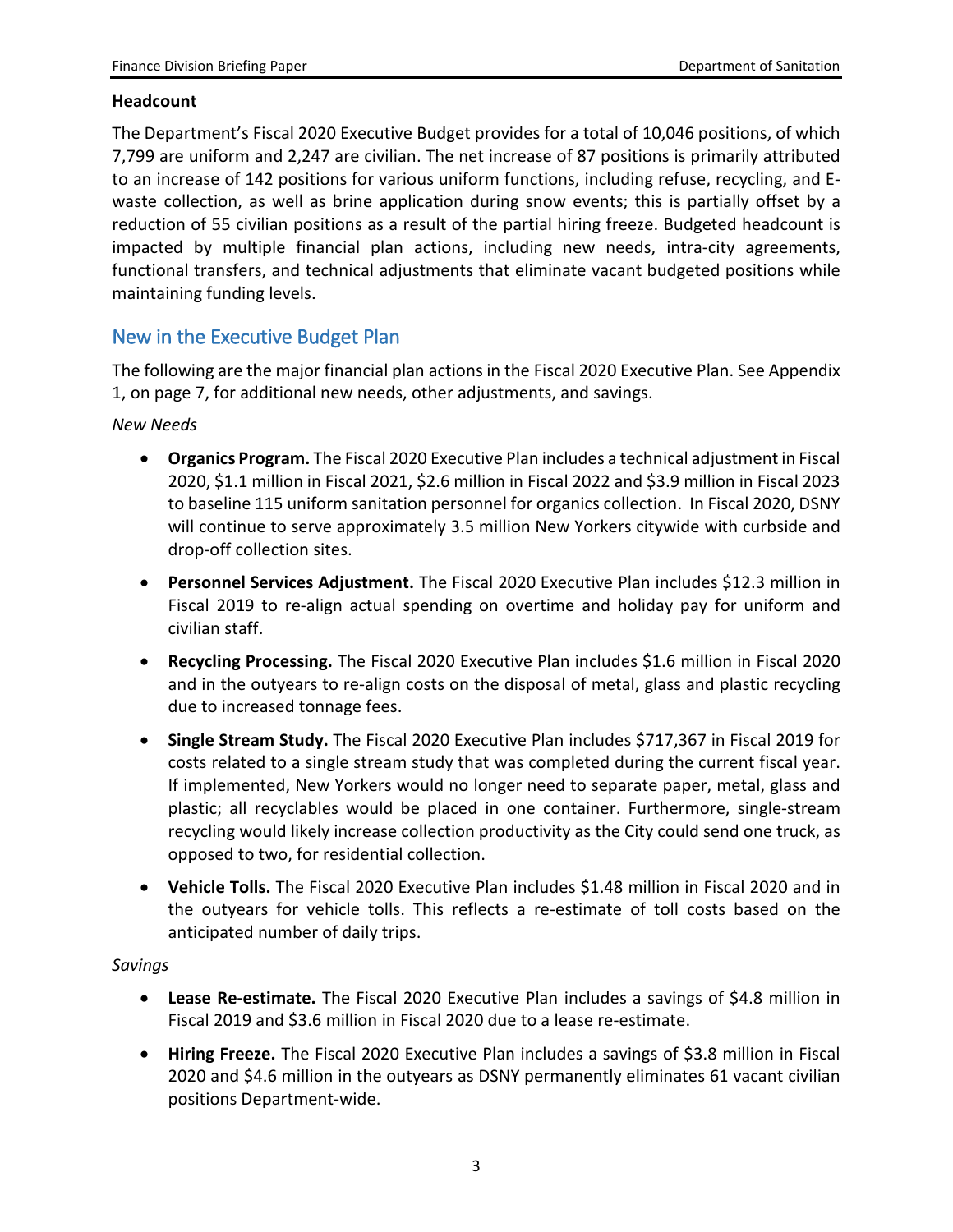- **Fresh Kills Landfill Gas.** The Fiscal 2020 Executive Plan includes a re-estimate of \$3.5 million in Fiscal 2020 and \$1.8 million in Fiscal 2021 as DSNY will realize additional revenue from the sale of methane gas captured at the Fresh Kills Landfill.
- **Increase Alternate Side Parking Fine.** The Fiscal 2020 Executive Plan includes \$1.5 million in Fiscal 2020 and in the outyears as DSNY will realize additional revenue from an increase in alternate side parking fines.
- **Lot Cleaning.** The Fiscal 2020 Executive Plan includes a savings of \$1.9 million in Fiscal 2020, growing to \$2.2 million in the outyears as DSNY permanently eliminates 37 uniform positions within the lot cleaning unit.
- **Highway Shoulder and Ramp Cleaning.** The Fiscal 2020 Executive Plan includes \$864,000 in Fiscal 2020 and in the outyears as DSNY will cease highway and shoulder ramp cleaning operations citywide. This program was funded via overtime.

## Capital Program

## Ten-Year Capital Strategy Fiscal 2020-2029

On April 25, 2019, the Administration released the Ten-Year Capital Strategy for Fiscal 2020-2029 (the Ten-Year Strategy), the Executive Capital Commitment Plan for Fiscal 2019-2023 (the Commitment Plan) and the Fiscal 2020 Executive Capital Budget (the Capital Budget).

The City's Ten-Year Strategy totals \$116.9 billion, which is \$21.1 billion larger than the \$95.8 billion Fiscal 2018-2027 Ten-Year Strategy. DSNY's Ten-Year Capital Strategy totals \$3.2 billion, or nearly three percent of the City's total Strategy. DSNY's Ten-Year Strategy is broken down into four categories, including garages and facilities, equipment, information technology and telecommunications, and solid waste management.

As outlined in the Council's Fiscal 2020 Preliminary Budget Response, the Fiscal 2020-2029 Preliminary Ten-Year Capital Strategy presented by the Administration had a dramatic decline in planned spending, or no spending, in the second half of the plan. The Ten-Year Capital Strategy presented as part of the Fiscal 2020 Executive Budget still fails to address planning in the outyears for many city agencies.



**Figure 1: FY20-29 Executive Ten-Year Capital Strategy by Year**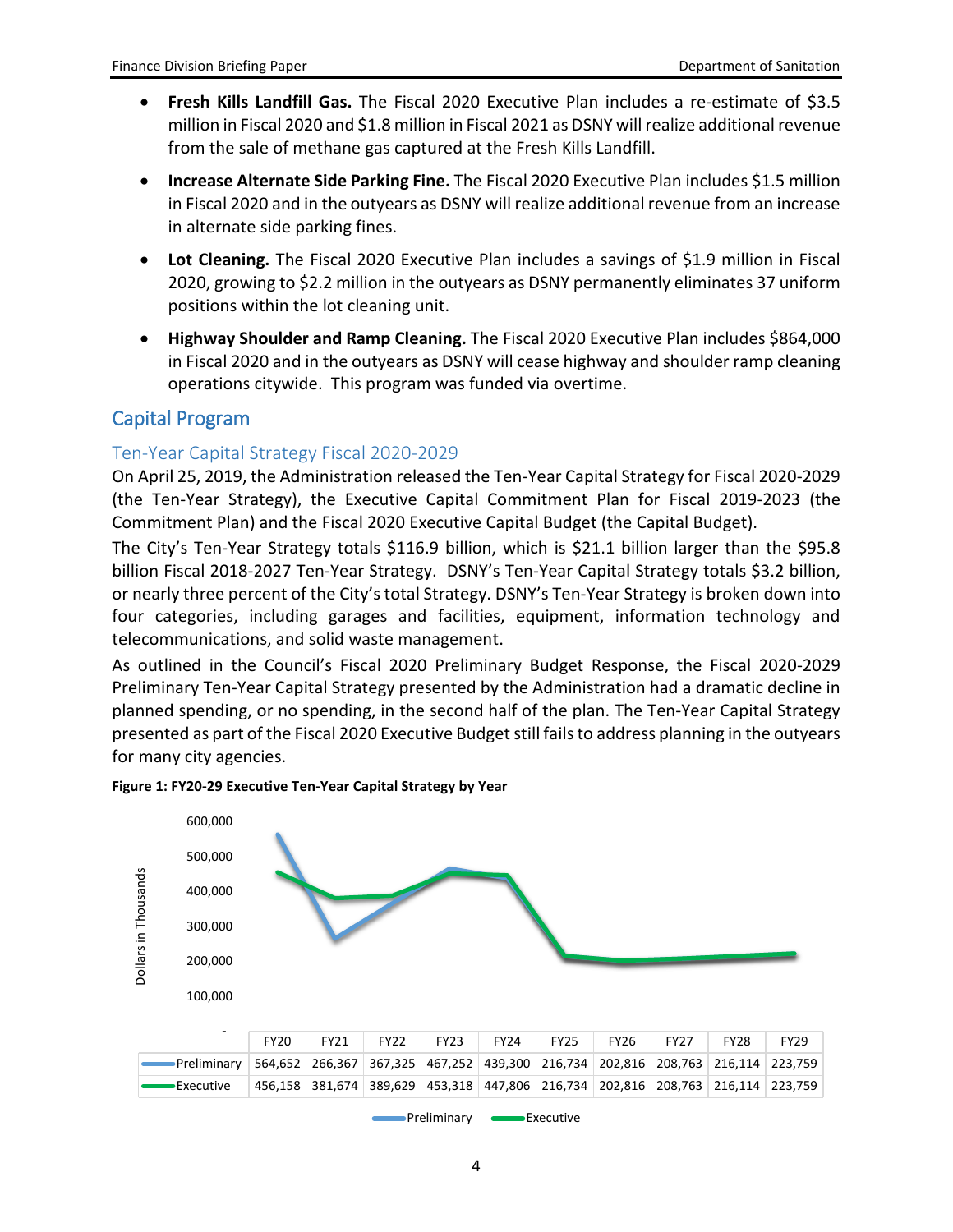On average, DSNY projects \$390.9 million per fiscal year in the Ten-Year Strategy from Fiscal 2020 to Fiscal 2025. Beyond Fiscal 2026, DSNY projects \$212.9 million per fiscal year. This is a considerable decline in planned spending. DSNY attributes the reduction in the outyears to more work being completed in the first four years of the plan. A number of projects in the early years of the Strategy are new construction and major rehabilitation projects that are more costly when compared to the (mostly) smaller rehabilitation projects in the outyears. Furthermore, DSNY has some major information technology projects in the first four years of the plan, but only replacement needs in the later portion of the Strategy. Equipment allocations are the exception as they are spread across the Strategy for vehicle replacement needs year-over-year.

Fiscal 2020 Executive Capital Budget and Capital Commitment Plan for Fiscal 2019-2023

The Capital Budget provides the estimated need for new appropriations for Fiscal 2020 along with projections for the subsequent three-year capital program. Appropriations represent the legal authority to spend capital dollars and are what the Council votes on at budget adoption. The Commitment Plan, which is a five-year spending plan, is the plan to spend those appropriations. The Capital Budget is significantly less than the Capital Commitment Plan because it does not include the current appropriations for Fiscal 2019 or the amount of funding that may be re-appropriated or rolled into Fiscal 2020 in the Adopted Budget. This section will provide an overview of the Capital Budget and Commitment Plan for DSNY.



DSNY's Fiscal 2020 Executive Capital Budget includes \$1.53 billion in Fiscal 2020-2023. This represents nearly three percent of the City's total \$56.6 billion Capital Budget for 2020-2023.

Available appropriations for Fiscal 2019 total \$781.8 million; this includes \$391.4 million in reauthorized prior appropriations and \$781.8 in authorized appropriations, less actual commitments in the current fiscal year.

## **Capital Commitment Plan**

DSNY's Executive Capital Commitment Plan includes \$2.1 billion in Fiscal 2019-2023, with \$445.7 million in Fiscal 2020. This represents two percent of the City's total \$86.2 billion Executive Capital Commitment Plan for 2019-2023.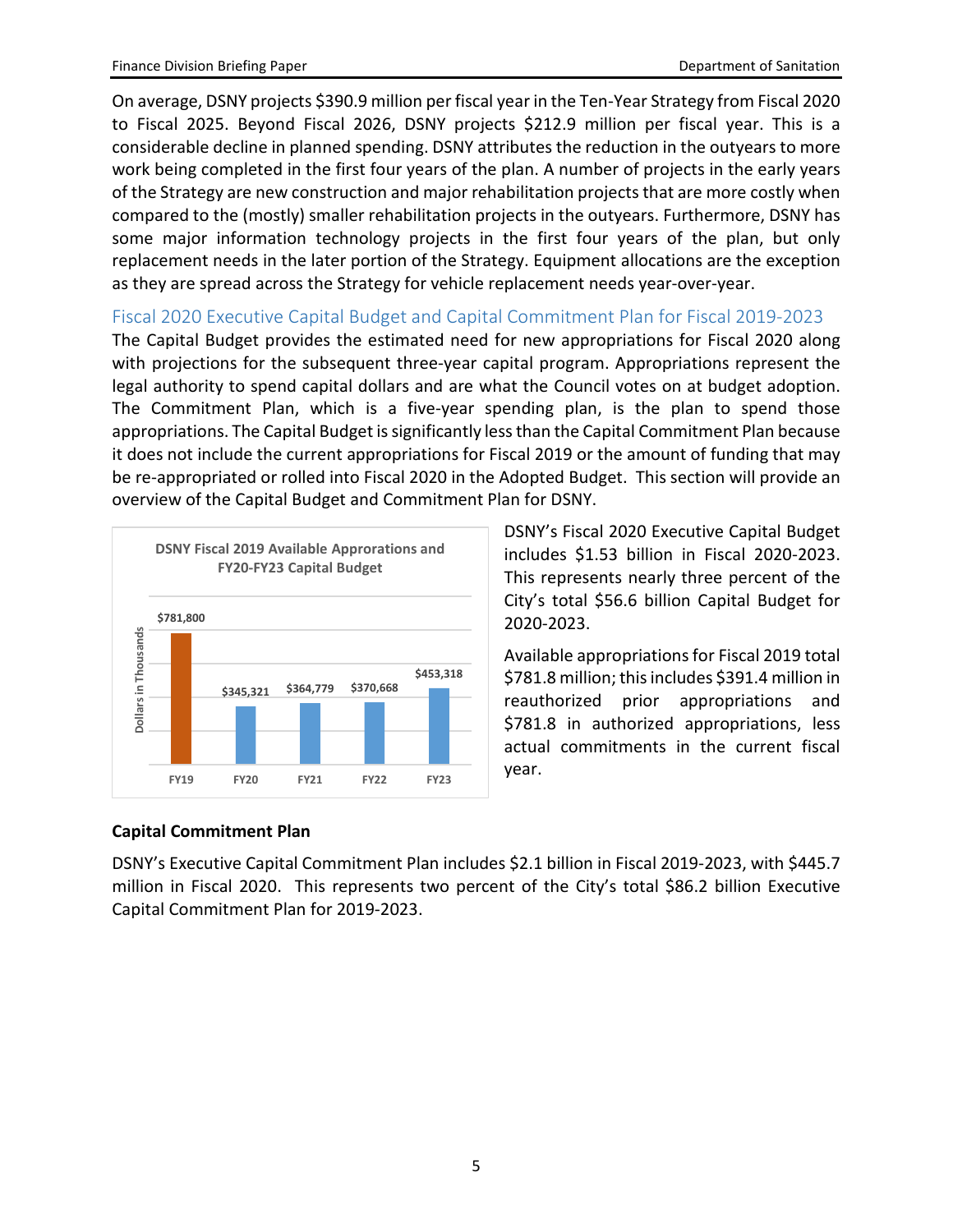



## Fiscal 2020 Executive Capital Commitment Plan Highlights

Major capital projects included in the Executive Capital Commitment Plan for Fiscal 2019-2023 are outlined below.

- **Bronx 9/10/11 Garage.** The Executive Capital Commitment Plan includes \$16 million for construction management; \$21 million to build a temporary location to house personnel; and \$240 million for construction, with anticipated completion in Fiscal 2026.
- **Manhattan 6/6A/8 Garage.** The Executive Capital Commitment Plan includes \$9 million for design, and \$190 million for construction/construction management, with anticipated completion in Fiscal 2028.
- **Staten Island 1/3 Garage.** The Executive Capital Commitment Plan includes \$144 million for construction, with anticipated completion of the new garage in Fiscal 2022, and rehabilitation of former garage in Fiscal 2023.
- **Queens 1 Garage.** The Executive Capital Commitment Plan includes \$10 million for design; \$12 million for construction management; and \$121 million for construction, with anticipated completion in Fiscal 2025.
- **Bronx 12 Garage.** The Executive Capital Commitment Plan includes \$2 million for construction management; and \$40 million for rehabilitation, with anticipated completion in Fiscal 2023.
- **Queens 11/13 Garage.** The Executive Capital Commitment Plan includes \$39 million for rehabilitation, with anticipated completion in Fiscal 2023.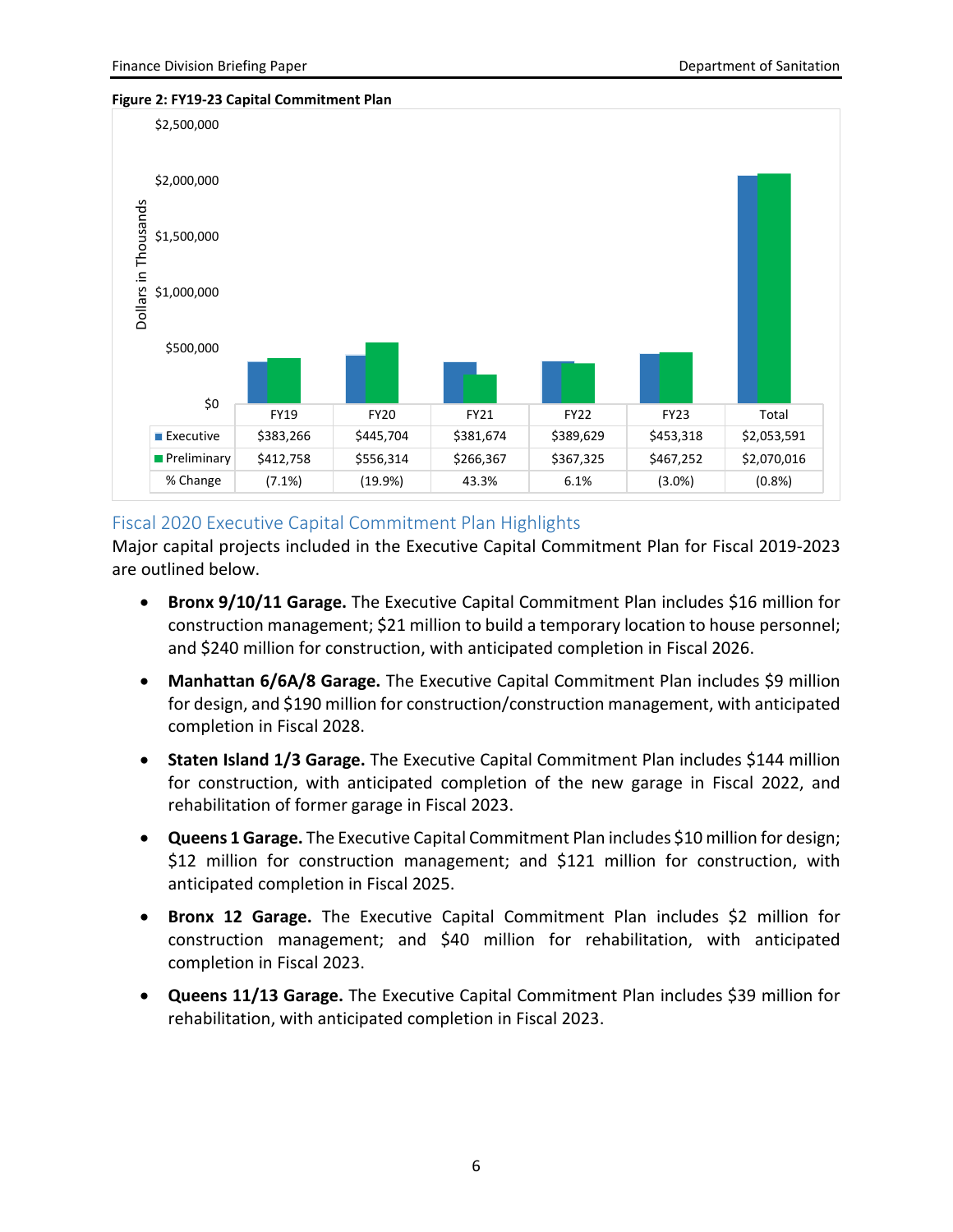## Appendix 1: Fiscal 2020 Budget Actions since Fiscal 2019 Adoption

|                                         |                | <b>FY19</b>     |                | <b>FY20</b>    |                 |              |  |
|-----------------------------------------|----------------|-----------------|----------------|----------------|-----------------|--------------|--|
| <b>Dollars in Thousands</b>             | City           | <b>Non-City</b> | <b>Total</b>   | City           | <b>Non-City</b> | <b>Total</b> |  |
| DSNY Budget as of the Fiscal 2019       |                |                 |                |                |                 |              |  |
| <b>Adopted Budget</b>                   | \$1,724,592    | \$18,507        | \$1,743,099    | \$1,739,641    | \$18,979        | \$1,758,620  |  |
| New Needs - Prelim. 2020                |                |                 |                |                |                 |              |  |
| <b>Auto Parts</b>                       | \$2,448        | \$0             | \$2,448        | \$2,448        | \$0             | \$2,448      |  |
| Radio Replacement                       | 1,624          | 0               | 1,624          | 0              | $\Omega$        | 0            |  |
| Boiler & HVAC Improvements              | 2,382          | 0               | 2,382          | 0              | 0               | 0            |  |
| <b>Commercial Waste Zone Consultant</b> | 241            | 0               | 241            | 283            | $\Omega$        | 283          |  |
| Fall Leaf and Yard Waste Program        | 655            | 0               | 655            | 0              | 0               | 0            |  |
| <b>Information Technology</b>           | 1,190          | $\mathbf 0$     | 1,190          | 968            | $\Omega$        | 968          |  |
| <b>Local Service Enhancements</b>       | 1,270          | 0               | 1,270          | 1,320          | 0               | 1,320        |  |
| <b>Manhattan 6 Relocation</b>           | 2,015          | 0               | 2,015          | 1,815          | 0               | 1,815        |  |
| Organics Program                        | 9,641          | 0               | 9,641          | 0              | $\Omega$        | 0            |  |
| <b>Overtime for Critical Operations</b> | 3,578          | 0               | 3,578          | 784            | 0               | 784          |  |
| Snow Response Enhancements              | 2,090          | 0               | 2,090          | 1,277          | 0               | 1,277        |  |
| <b>Subtotal, New Needs</b>              | \$27,134       | \$0             | \$27,134       | \$8,895        | \$0             | \$8,895      |  |
| Other Adjustments - Prelim. 2020        |                |                 |                |                |                 |              |  |
| <b>1st Quarter Revenue</b>              | \$0            | \$125           | \$125          | \$0            | \$0             | \$0          |  |
| <b>City Service Corps</b>               | 0              | 127             | 127            | $\Omega$       | 0               | 0            |  |
| DC 37 Collective Bargaining             | 1,344          | 0               | 1,344          | 2,302          | $\Omega$        | 2,302        |  |
| DC 37 Collective Bargaining (IFA)       | 0              | 136             | 136            | 0              | 244             | 244          |  |
| DC 37 Collective Bargaining (IC)        | 0              | 7               | 7              | 0              | 12              | 12           |  |
| <b>DSNY Fuel</b>                        | 0              | 19              | 19             | 0              | $\Omega$        | 0            |  |
| <b>DSNY</b> - Sewer Repair              | 0              | 660             | 660            | 0              | 0               | 0            |  |
| <b>Energy Manager</b>                   | 0              | 100             | 100            | 0              | $\Omega$        | 0            |  |
| <b>ExCel Projects</b>                   | 0              | 149             | 149            | 0              | 0               | $\pmb{0}$    |  |
| <b>GreeNYC Transfer</b>                 | 61             | 0               | 61             | 0              | 0               | 0            |  |
| <b>Fuel Reimbursement</b>               | 0              | 15              | 15             | 0              | 0               | 0            |  |
| <b>Transfer to DCLA</b>                 | (180)          | 0               | (180)          | (180)          | $\Omega$        | (180)        |  |
| <b>State Assistance Grant</b>           | 0              | 782             | 782            | 0              | 0               | 0            |  |
| <b>Buyers Collective Bargaining</b>     | 39             | 0               | 39             | 81             | $\Omega$        | 81           |  |
| <b>Accretions Collective Bargaining</b> | 11             | 0               | 11             | 18             | 0               | 18           |  |
| <b>ExCel Projects Round 2</b>           | 0              | 150             | 150            | 0              | 0               | $\mathbf 0$  |  |
| Fresh Kills Landfill Post-Closure Costs | (2,000)        | 0               | (2,000)        | 0              | 0               | $\mathbf 0$  |  |
| <b>Training Fund</b>                    | 0              | 13              | 13             | 0              | 0               | $\pmb{0}$    |  |
| Intra City Mod for Sanitation Payment   | 0              | 120             | 120            | 0              | 0               | 0            |  |
| Minimum Wage Adjustment                 | $\overline{2}$ | 0               | $\overline{2}$ | $\overline{4}$ | $\Omega$        | 4            |  |
| Managerial Adjustment                   | 658            | 0               | 658            | 1,130          | 0               | 1,130        |  |
| <b>Medical Division Insourcing</b>      | (13)           | 0               | (13)           | (27)           | 0               | (27)         |  |
| <b>Member Item Reallocation</b>         | 1,389          | 0               | 1,389          | 0              | $\Omega$        | 0            |  |
| Minimum Wage for Job Training           | 0              | 292             | 292            | 0              | 636             | 636          |  |
| <b>Plumbers Collective Bargaining</b>   | 66             | 0               | 66             | 56             | 0               | 56           |  |
| Sandy Reconstruction                    | 0              | 461             | 461            | 0              | 0               | 0            |  |
| <b>Street Fair Revenue</b>              | 0              | 227             | 227            | 0              | 0               | 0            |  |
| <b>Supervisor Training Program</b>      | 0              | 60              | 60             | 0              | 0               | 0            |  |
| <b>Funding Reallocation</b>             | 0              | 0               | 0              | $\Omega$       | (25)            | (25)         |  |
| <b>Subtotal, Other Adjustments</b>      | \$1,377        | \$3,443         | \$4,820        | \$3,384        | \$867           | \$4,251      |  |
| TOTAL, All Changes Prelim. 2020         | \$28,511       | \$3,443         | \$31,954       | \$12,279       | \$867           | \$13,146     |  |
| DSNY Budget as of the Fiscal 2020       |                |                 |                |                |                 |              |  |
| <b>Preliminary Plan</b>                 | \$1,752,930    | \$21,950        | \$1,774,998    | \$1,751,843    | \$19,846        | \$1,771,757  |  |
| New Needs - Exec. 2020                  |                |                 |                |                |                 |              |  |
| Personnel Services Adjustment           | \$12,300       | \$0             | \$12,300       | \$0            | \$0             | \$0          |  |
| <b>Recycling Processing</b>             | 1,603          | 0               | 1,603          | 1,603          | 0               | 1,603        |  |
| Single Stream Study                     | 717            | 0               | 717            | 0              | 0               | 0            |  |